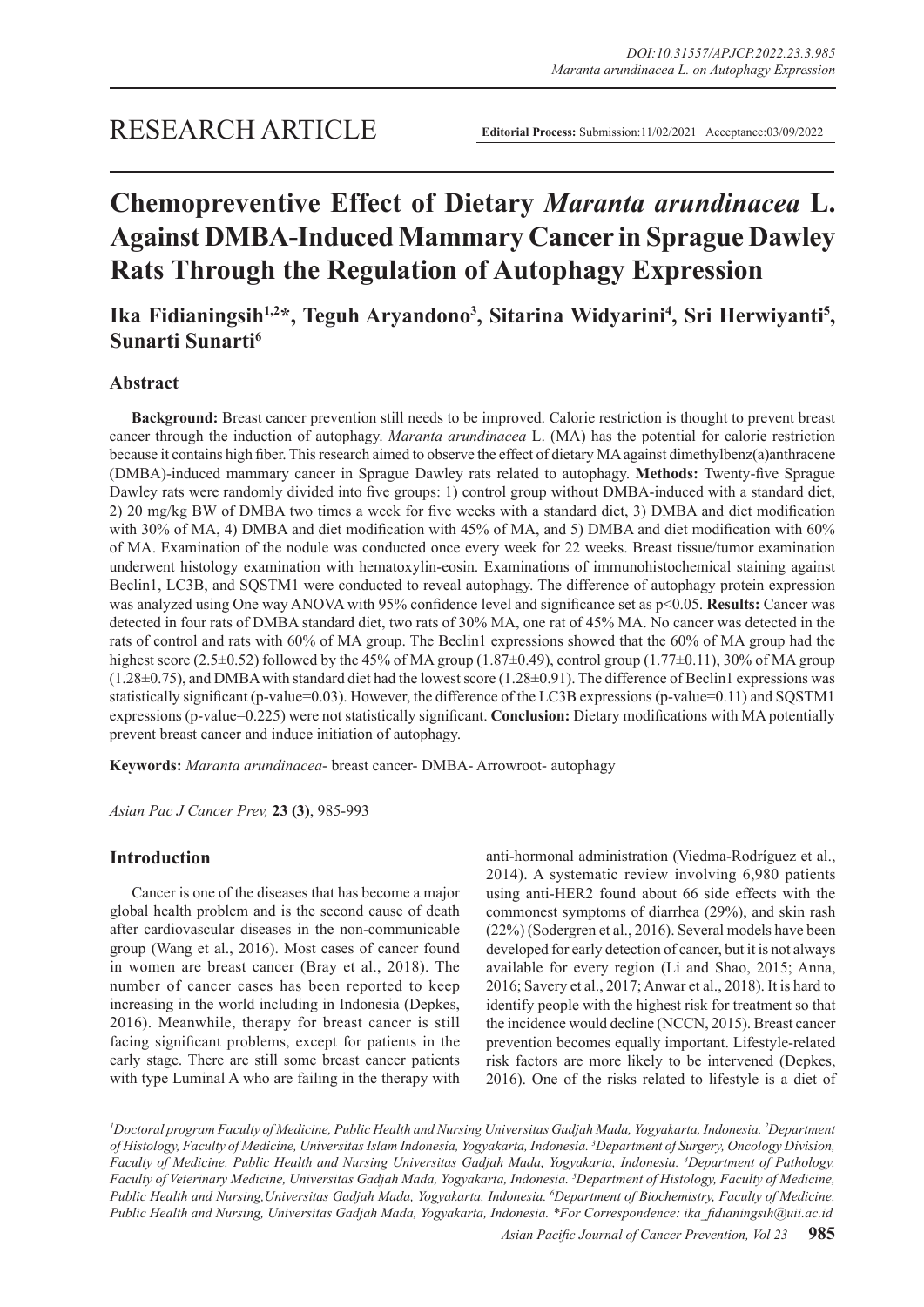#### *Ika Fidianingsih et al*

overeating that causes obesity or an increase in body mass index (BMI). Preventing the high incidence of patients with obesity in Canada allowed a significant decrease in cancer cases (Dobbins et al., 2013). At least 24 researches on calorie restriction in animal models showed that 23 demonstrated retardation effects against breast cancer (Lv et al., 2014; Chen et al., 2016). Observation research on a low-calorie diet involving 40,318 subjects which included 38,660 women who after consuming a diet with more than 2,406 or 2,084 kcal/day and observed for 16.4 or 10 years showed increased risk for breast cancer compared to a diet with less than 1,630 or 1,316 kcal/day (HR:1.18; 95% CI  $=1.02-1.36$ ; p = 0.02) and (RR:1.25; 95% CI:1.02-1.53;  $p = 0.03$ ), respectively (Chang et al., 2006; Silvera et al., 2006; Gouel and Guimbard, 2017).

Calorie restriction can be attempted by swapping the source of carbohydrates. Arrowroot or *Maranta arundinacea* L. (MA) has carbohydrate content and both high soluble and insoluble fiber (Utami, 2008). Soluble fiber can increase food volume causing food to thicken and inhibit gastric emptying causing a person to feel full. This satiety makes a person to not want to eat and to limit their intake. Soluble fiber also inhibits digestion, carbohydrate, and fat absorption. MA contains resistant starch causing fat absorption inhibition; resistant starch can bind with bile acids which can inhibit fat absorption. Those two factors indirectly decrease calorie intake. Besides these benefits, ethanol extract of MA contains phenols, flavonoids, steroids, tannins, and glycosides (Nishaa et al., 2013), and it shows the high activity as free radicals against DPPH, ABTS, hydrogen peroxide, and nitric oxide (Nishaa et al., 2012). The antioxidants in MA can prevent damage caused by reactive oxygen species (ROS) and are used as an anti-inflammatory agent (Rajashekhara et al., 2014).

The prevention approach can be done by inhibiting the mechanism of breast cancer. This mechanism can happen through the P13/AKT line. Calorie restriction of breast cancer has been proved to be able to prevent calorie restriction through this line (Jiang et al., 2008; Rogozina et al., 2014). Calorie restriction inhibits MTOR1 and activates autophagy regulatory proteins such as Beclin 1, ATG, and LC3, so that autophagy occurs. Autophagy can maintain the quality of organelles and homeostasis of cells by preventing the accumulation of organelles containing toxic substances through recycling (Kopeina et al., 2016). Through ATM and p53 stimulation, autophagy is also speculated to be able to activate DNA repair, so it might be possible to inhibit genomic instability (Liu et al., 2015; Eliopoulos et al., 2016). In contrast, research showed that the gene damage related to autophagy such as Beclin1 stimulates tumorigenesis of breast cancer (Zarzynska, 2014).

The autophagy process occurs through the following stages: 1) initiation, 2) vesicle nucleation (formation of a phagophore), 3) vesicle elongation (formation of an autophagosome), 4) vesicle fusion (formation of an autophagolysosome), and 5) degradation (Levy et al., 2017). Beclin1 is the main initiator that will recruit key autophagy proteins (Marquez and Xu, 2012). LC3B localized to the autophagosome and autolysosome membranes is a marker for autophagy activity. SQSTM1

can be degraded during the autophagy process. The presence of this protein accumulation is usually considered as an indication of autophagy inhibition (Klionsky et al., 2016). The mechanism related to autophagy activation as the result of MA administration on breast cancer as far as the researchers' knowledge has not been investigated yet. This research aimed to see the effect of MA administration in a diet toward dimethylbenz(a)anthracene (DMBA) induced Sprague Dawley rats' mammary tumorigenesis and its mechanism that is related to autophagy.

# **Materials and Methods**

#### *Materials*

Standard feed production (AIN93) and MA modification were conducted in the Biochemistry Lab of Faculty of Medicine, Public Health and Nursing, Universitas Gadjah Mada (FKKMK UGM). MA flour and other materials such as protein, fat, fiber, mineral, and vitamin were mixed. The carbohydrate source of standard feed was exchanged with MA as much as 30%, 45%, and 60%. MA modification feed was made into pellets matching the standard feed.

#### *Subject description*

This research was approved by the Medical and Health Research Ethics Committee of the FKKMK UGM with number KE/FK/1216/EC/2019. White rat type Sprague Dawley was obtained from LPPT UGM. Inclusion criteria were: rats that have never been used for research before, female, healthy, and no defects (have no visible anatomic abnormality), weighing around 37-73 grams, and aged four weeks. The exclusion criteria were that the rats had symptoms of illness or died before the mammary tumor appeared. The number of Sprague Dawley rats used in this research was based on the formula:  $E=10-20=$  total number of animals – total number of groups; 20= 25 rats – 5 groups (Charan and Biswas, 2013). The total number of rats used for the research was 25. Rats were randomized using a computer into five groups: control group (without DMBA-induced), DMBA group with AIN93 feed, and DMBA group with carbohydrate modification of 30%, 45%, and 60% of MA flour. The rats were kept according to animal welfare in a room with temperature  $23\pm2$  °C, 12 hours light and dark adaptation, air humidity 70 – 80%, and an always-clean cage. At the beginning of the first week, all rats were given standard feed and drink ad libitum. In the second week, rats from groups 3, 4, and 5 were given MA feed. In the third week, rats from groups 2, 3, 4, and 5 were DMBA-induced. DMBA was administrated orally two times a week for five weeks with a dose of 20 mg/kg BW dissolved in corn oil. After DMBA induction, every week, rats were examined for the onset and the number of nodules. The size of nodules was measured with a caliper ruler since the first week after the last DMBA administration (rats aged ten weeks) for 22 weeks. In week 29, the experimental animals were euthanized for taking the nodules or mammary glands. The nodules were then weighed. The tumor volume was measured in cm3 using the formula:  $\pi/6$  X length of tumor X width of tumor2 (de Lorenzo et al., 2011).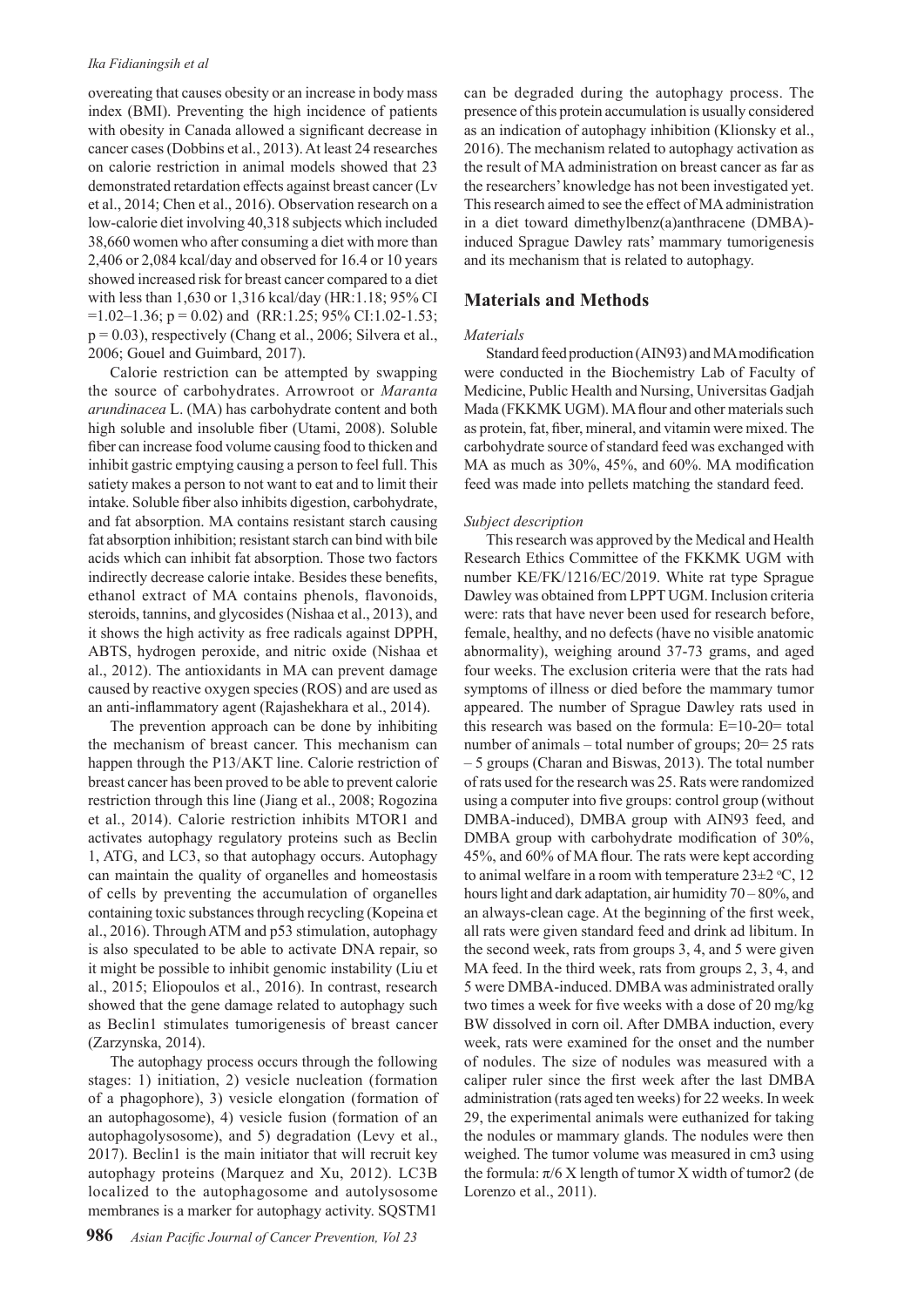#### *Tissue processing*

The fixation of nodules or mammary glands used 10% buffer formalin for 48 hours. The tissue was trimmed and put in a cassette. The tissue processing was conducted overnight for the dehydration process with serial alcohol, xylol, and paraffin. Paraffin wax embedding before section sliced for 4µm thickness. The histological slide was stained the hematoxylin-eosin. Before mounting, preparations were dehydrated again using serial alcohol and xylol.

#### *Immunohistochemical staining*

Deparaffinization was done by soaking the sample in xylene three times for 5 minutes and continued with rehydration using 100%, 95%, 80%, 70% of alcohol, and aquadest. In citric buffer, the slide was heated at the temperature of  $95^{\circ}$ C for 20 minutes. Slides were moved into a humidity chamber and then washed with TBS 1x1,000 µL three times for 5 minutes. Endogenous peroxidase inhibition was done with  $H_2O_2$  3% for 20 minutes. Slides were washed with TBS  $1x1000 \mu L$ once for 5 minutes. Blocking background was done with serum block (@Fine test Cat no.IHC0007) for 60 minutes at 37°C. The first antibodies are Beclin 1:300 (@ABclonal Cat NoA7353), LC3B 1:300 (@ABclonal Cat No.A7198), SQSTM1 1:200 (@ABclonal Cat No.A11483); the procedures were conducted for an hour at room temperature. Slides were washed with TBS 1x1,000 µL three times for 5 minutes and Poly-HRP-Goat Antirabbit (@ Fine test Cat no. IHC0007) for 45 minutes at  $37^{\circ}$ C. Slides were washed with TBS  $3x1,000$ µL four times for 5 minutes and then were dripped with DAB 1:20 solutions for four minutes. Washing using running water was conducted for 10 minutes in a glass jar. Sample slides were soaked in glass jars containing hematoxylin for two minutes, lastly washed with running water for 5 minutes continued with dehydration, clearing, and mounting. Autophagy protein expressions: Beclin 1, LC3B, SQSTM1 were counted for its number of cells with brown cytoplasm compared to all numbers of cells in 10 fields of views using Raster image software with the semi-quantitative histologic score (HSCORE) system. HSCORE formula = $\sum P_i (i + 1)/100$ , in which i = painting intensity in which value 1 (weak), 2 (medium), 3 (strong), and  $Pi$  = cells percentage (0-100%) that is painted positive for each intensity (Germeyer et al., 2014).

#### *Data Analysis*

The tumor in behalf of incidence, tumor multiplicity (number of nodules/rats), an average of nodule weight, the volume of the nodule, and time of nodule appearance were shown with the frequency table. Histological features were assessed descriptively. Expression of autophagy protein was analyzed by two readers for ten slides randomly and being assessed with Intraclass Correlation Coefficient (ICC) test. The expression difference of autophagy protein was assessed with the One way ANOVA test continued with Post hoc using Tukey test with confidence level 95% and significance set as p<0.05. Before conducting the ANOVA test, the normal distribution was determined using the Shapiro Wilk test and homogeneity/variance using the Levene test.

#### **Results**

#### *Body Weight and Amount of Feed*

The bodyweight of Sprague Dawley rats at the beginning of treatment and after adaptation had no difference among groups. All groups' body weights increased along with the age but were relatively constant after 14 weeks of treatment (Table 1). Bodyweight had no difference from the controls during and some weeks after induction using 20 mg/kg BW of DMBA two times a week for five weeks. Generally, the MA diet did not change the development of weight gain in rats, except for group 30% MA. The growth of this group was slower, and in the 14th week, this group was seen to have the lightest body weight compared to other groups. At week 26, the bodyweight of the DMBA standard diet group and 30% MA started to decrease. Meanwhile, the bodyweight of the 45% MA group decreased at the last treatment. At week 29, DMBA standard diet, 30% and 45% MA groups had lighter bodyweight than controls or the 60% MA group.

In the first week of adaptation, the amount of feed did not differ significantly among groups. However, at week 3, 45% and 60% of MA groups ate in lesser amounts. In week 4, the feed amount of 30%, 45%, and 60% MA groups was less than the standard diet groups. At week five, the 60% MA group had started to eat more. The 45% MA group ate less until week 8, while the 30% MA group was until week 9 (Table 2). The MA groups ate less fed in the early weeks but their weight did not differ significantly from standard diet groups. Then, starting from week ten until week 26 the feed amount of all groups did not differ

|  |  |  |  | Table 1. Body Weight among Groups before, during and after DMBA Induction and Diet Modification |
|--|--|--|--|-------------------------------------------------------------------------------------------------|
|  |  |  |  |                                                                                                 |

| Groups             | n | Body weight       | Body weight                   | Body weight                   | Body weight                   | Body weight                   |
|--------------------|---|-------------------|-------------------------------|-------------------------------|-------------------------------|-------------------------------|
|                    |   | Week 1            | Week 2                        | Week 14                       | Week 26                       | Week 29                       |
|                    |   | (mean±SD)         | $(\text{mean} \pm \text{SD})$ | $(\text{mean} \pm \text{SD})$ | $(\text{mean} \pm \text{SD})$ | $(\text{mean} \pm \text{SD})$ |
| Control            | 5 | $56.41 \pm 10.72$ | $71.73 \pm 15.84$             | $178.2 \pm 23.11$             | $204.4 \pm 21.67$             | $196.00\pm24.83$              |
| DMBA standard diet | 5 | $55.19 \pm 11.19$ | $69.31 \pm 18.93$             | $179.8 \pm 13.71$             | $161.8 \pm 20.71*$            | 150.75±19.17*                 |
| DMBA MA $30\%$     | 5 | $57.77\pm 6.61$   | $73.90 \pm 8.21$              | $149.0 \pm 22.53$             | $166.4 \pm 18.03*$            | $158.22 \pm 18.45*$           |
| DMBA MA $45%$      | 5 | $55.72 \pm 11.72$ | $68.78\pm16.61$               | $169.60\pm23.32$              | $175.8 \pm 33.67$             | $160.20 \pm 27.08*$           |
| DMBA MA $60\%$     | 5 | $58.34 \pm 18.1$  | $69.52 \pm 15.08$             | $177.4 \pm 22.13$             | $181.0 \pm 30.15$             | $181.00\pm16.35$              |
| p value            |   | 0.98              | 0.53                          | 0.15                          | 0.083                         | 0.026                         |

Notes: Body weight (gram); \*p<0.05 compared to control; n, number of animal study; SD, standard deviation

*Asian Pacific Journal of Cancer Prevention, Vol 23* **987**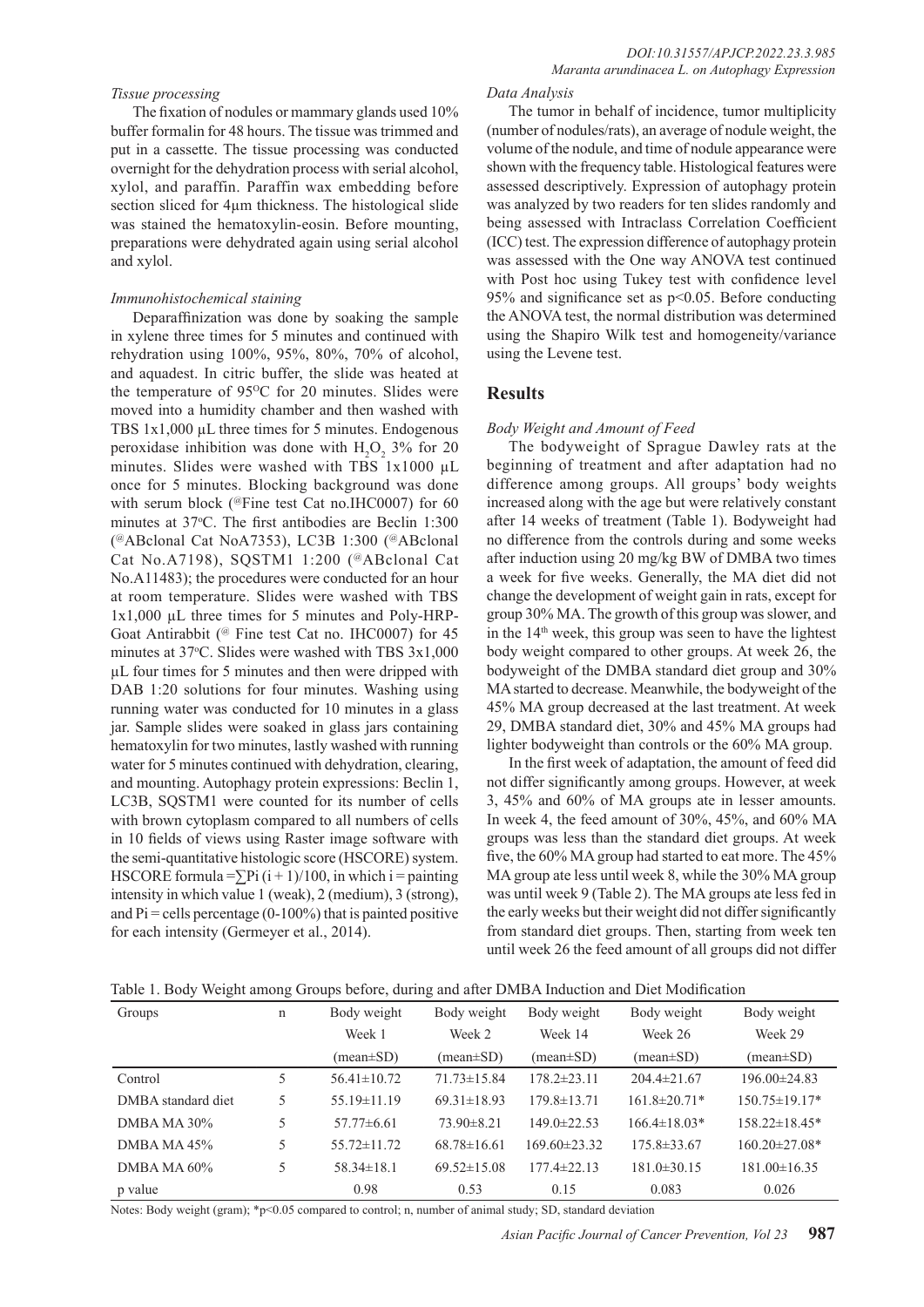

Figure 1. Histopathology of Nodule and Mammary Gland after Given DMBA 20 mg/kg BW Two Times a Week for Five Weeks on Standard Diet Group also 30%, 45% and 69% of MA. A. normal mammary gland: no proliferation (control); B. mammary gland with inflammation (yellow arrow showed the congestion) on one rat DMBA standard diet group; C. mammary gland with inflammation (arrow: polymorphonuclear cell) on DMBA 45% MA group; D. mammary gland experiences hyperplasia (60% MA group); E. carcinoma with pleomorphic appearance (DMBA standard diet group); F. carcinoma with increase in mitosis (white arrow) on 30% MA group; Magnification 400X

significantly. However, in week 27, the DMBA standard diet group ate less compared to the other groups.

#### *Nodule and Histopathological Status*

After 22 weeks of observation, induction of DMBA of 20 mg/kg BW twice a week for five weeks could cause breast nodules to develop in the groups of standard diet, 30% and 45% MA. Percentage of nodule growing (incidence) and multiplicity (number of nodules/rats) were highest in the group of DMBA standard diet (100% and 1.17). All of the rats in this group formed a nodule. In the group of DMBA standard diet, one rat had two nodules, and four rats had one nodule. Administration of 30%, 45%, and 60% MA could cause a decrease in incidence and multiplicity of breast nodules, and all test animals of group 60% MA did not form breast nodules. The nodules volume and weight started from the biggest were DMBA standard diet group, DMBA group with 30%, 45% MA

Table 2. The Amount of Feed among Groups before, during and after DMBA Induction and Diet Modification with 30%, 45% and 60% of MA

| Groups             | n | Amount of feed                | Amount of feed                | Amount of feed                | Amount of feed      | Amount of feed    |
|--------------------|---|-------------------------------|-------------------------------|-------------------------------|---------------------|-------------------|
|                    |   | Week 1                        | Week 2                        | Week 4                        | Week 16             | Week 28           |
|                    |   | $(\text{mean} \pm \text{SD})$ | $(\text{mean} \pm \text{SD})$ | $(\text{mean} \pm \text{SD})$ | $(mean \pm SD)$     | (mean±SD)         |
| Control            |   | $48.261 \pm 13.15$            | $57.84 \pm 7.78$              | $60.04 \pm 2.35$              | $54.54\pm13.01$     | $59.12 \pm 6.27$  |
| DMBA standard diet | 5 | $44.84 \pm 10.82$             | $51.98 \pm 1.96$              | $55.82 \pm 5.33$              | $47.265 \pm 10.073$ | $48.95 \pm 5.83*$ |
| DMBA MA $30\%$     |   | $47.28 \pm 7.81$              | $49.14 \pm 2.78$              | $47.84 \pm 8.37*$             | $46.76 \pm 9.52$    | $56.5 \pm 8.76$   |
| DMBA MA $45%$      |   | $43.92\pm 6.93$               | $46.2 \pm 10.7*$              | $43.96\pm5.91*$               | $48.28 \pm 5.9$     | $54.04\pm16.96$   |
| DMBA MA $60\%$     |   | $50.0 \pm 8.2$                | $45.98 \pm 5.79*$             | 45.92±13.47*                  | $56.182\pm13.55$    | $58.38\pm13.36$   |
| p value            |   | 0.85                          | 0.06                          | 0.021                         | 0.52                | 0.49              |

Notes: Amount of feed in a week (gram); \*p<0.05 compared to control; n, number of animal study; SD, standard deviation.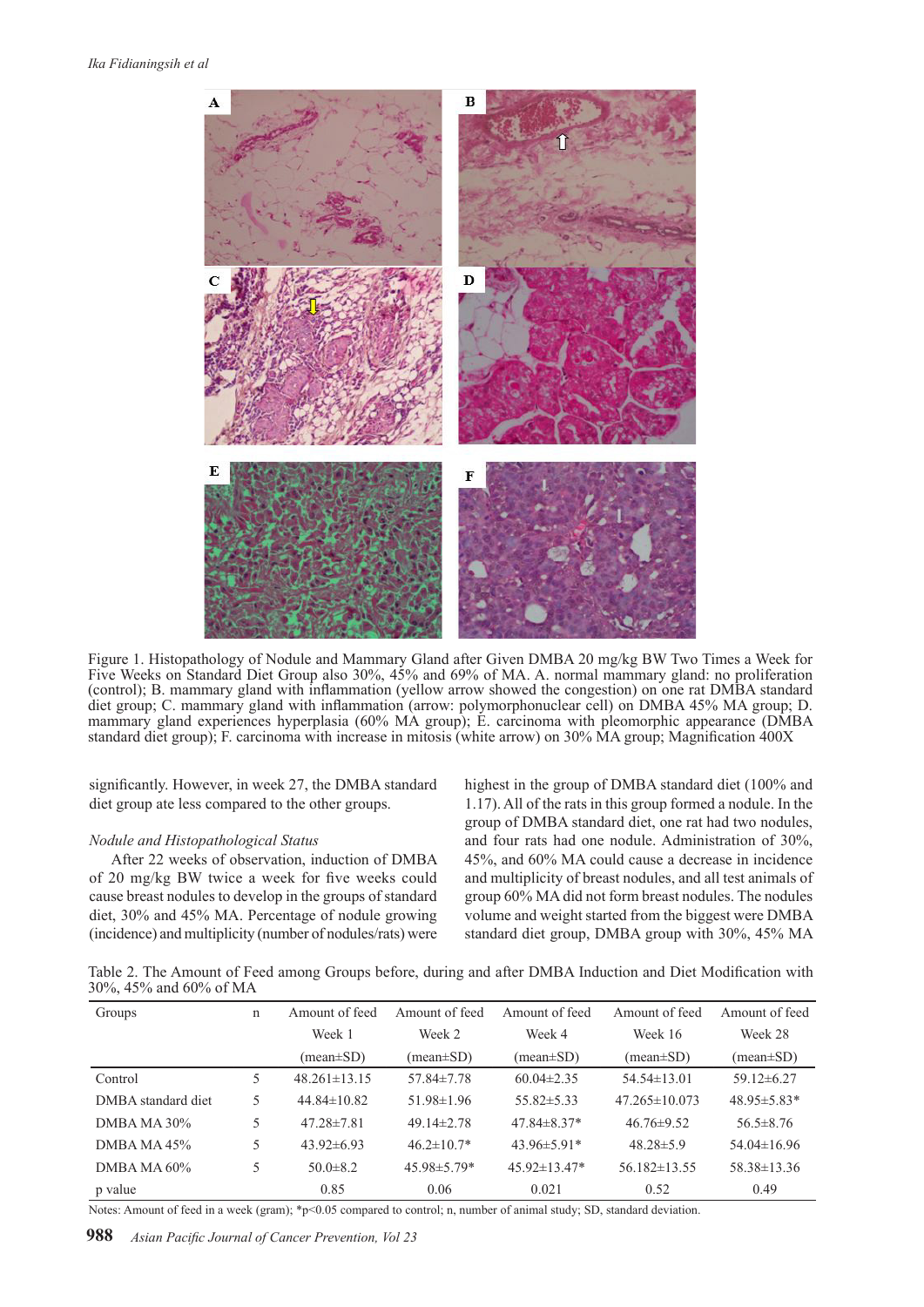

Figure 2. Expression of Autophagy Protein. Expressions of Beclin 1, LC3B and SQSTM1 of control group and DMBA 60% tend to be higher (brown cytoplasm). Expressions of Beclin 1, LC3B and SQSTM1on DMBA standard diet group and 30% MA are rare (no brown cytoplasm), Magnification 400X

|  | Table 3. Profile of Mammary Nodules after DMBA Induction |
|--|----------------------------------------------------------|
|--|----------------------------------------------------------|

|                                      | Control  | DMBA standard diet | DMBA MA 30%    | DMBA MA 45%    | DMBA MA 60%    |
|--------------------------------------|----------|--------------------|----------------|----------------|----------------|
| $\mathbf N$                          | 5        | 5                  | 5              | 5              | 5              |
| Nodules                              |          |                    |                |                |                |
| Number                               | $\theta$ | 5                  | 2              | 1              | $\theta$       |
| Tumor in behalf of incidence         | $\theta$ | 100%               | 40%            | 20%            | $\Omega$       |
| Total                                | $\theta$ | 6                  | $\overline{c}$ |                | $\Omega$       |
| Multiplicity                         | $\theta$ | 1.2                | 1              |                | $\theta$       |
| Weight of nodules (gr)               |          |                    |                |                |                |
| Total                                | $\theta$ | 10.89              | 3.44           | 1.72           | $\Omega$       |
| Mean                                 | $\theta$ | 2.19               | 1.72           | 1.72           | $\Omega$       |
| Volume of nodules (cm <sup>3</sup> ) |          |                    |                |                |                |
| Total                                | $\theta$ | 18.11              | 6.09           | 2.66           | $\theta$       |
| Mean                                 | $\theta$ | 3.62               | 3.04           | 2.66           | 0              |
| Time of nodule (week)                |          | 19.6               | 28.4           | 29.4           |                |
| Histology                            |          |                    |                |                |                |
| Normal                               | 3        | $\Omega$           | $\Omega$       |                |                |
| Inflammation                         | 2        |                    | 2              |                | 2              |
| Hyperplasia                          | $\Omega$ | 0                  |                | $\mathfrak{D}$ | $\mathfrak{D}$ |
| Carcinoma                            | $\Omega$ | 4                  |                |                | $\left($       |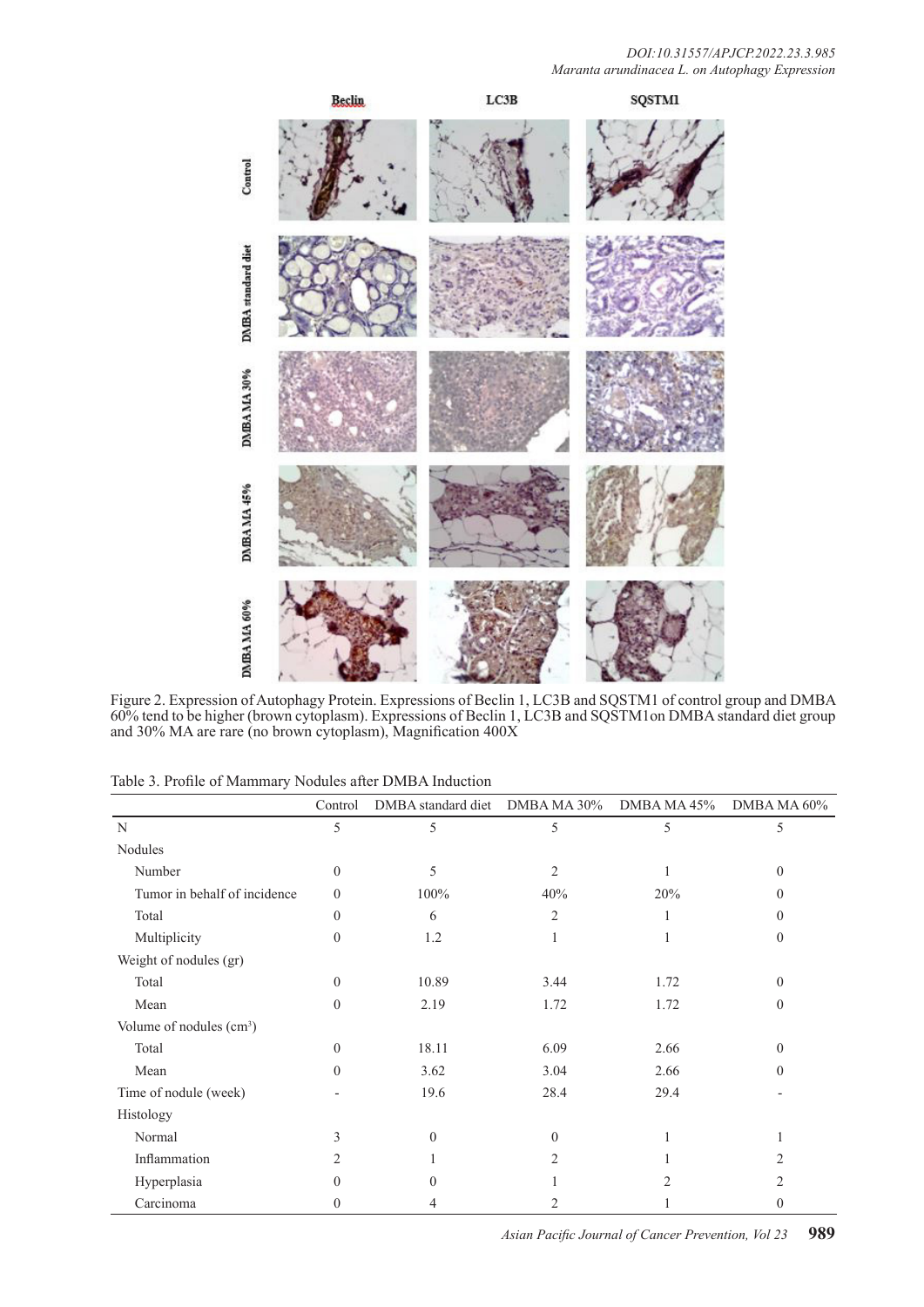

Figure 3. HSCORE of Expression of Autophagy Protein. A. One way ANOVA test of Beclin 1 expression (p=0.03) and Tukey's HSD test between 60% MA and DMBA standard diet group (p=0.039)\*; B. One way ANOVA test of LC3B expression ( $p=0.11$ ); C. One way ANOVA test of SQSTM1 expression ( $p=0.23$ )

and no nodule in 60% MA, respectively. The fastest time of nodule forming was group DMBA standard diet (Table 3). All mammary nodules made histologic preparations. Mammary glands of Sprague Dawley rats that did not experience nodules underwent histologic preparation too.

Histological features of the control group showed normal breast glands: no proliferation, adipose, and connective tissue appeared dominant (Figure 1). One of the nodules of the DMBA standard diet group did not grow cancer. Its mammary glands showed normal with vascular congestion and many polymorphonuclear cells. Four of five nodules of the DMBA-standard diet group showed cancer features indicated by fewer tubules formation, increase in mitosis, the appearance of pleomorphic, and infiltration of surrounding tissue. In the groups of 30% and 45% of MA, there was normal mammary gland with inflammation, mammary gland hyperplasia, and cancer. In a group of 60% MA did not find mammary nodules but, two rats were experiencing proliferation or hyperplasia, one rat with inflammation and two rats with normal breast glands (Table 3).

#### *Effect of MA on Autophagy Expressions*

Two readers randomly conducted an expression assessment of autophagy protein from 10 slides. Interrater test results showed there was no difference in reading (reliability of alpha and ICC =  $0.98$ , p= $0.76$ ). Expressions of Beclin 1, LC3B, and SQSTM1 were mostly seen in group DMBA 60% MA followed by the control group and the least were 30% MA and DMBA standard diet (Figures 2 and 3). One way ANOVA tests on the expression of Beclin 1 showed significant differences (p=0.003). Post hoc test A Tukey's Honest Significant Difference (Tukey's HSD) showed that Beclin 1 between the 60% MA group and the DMBA standard diet and 30% MA was significantly different (p=0.039). On the other hand, there was no difference in Beclin 1 expression between the  $60\%$  MA group and the control group ( $p=0.372$ ) and the 45% MA group (p=0,513). However, the expression of LC3B ( $p=0.11$ ) and SQSTM1 ( $p=0.225$ ) had no significant difference.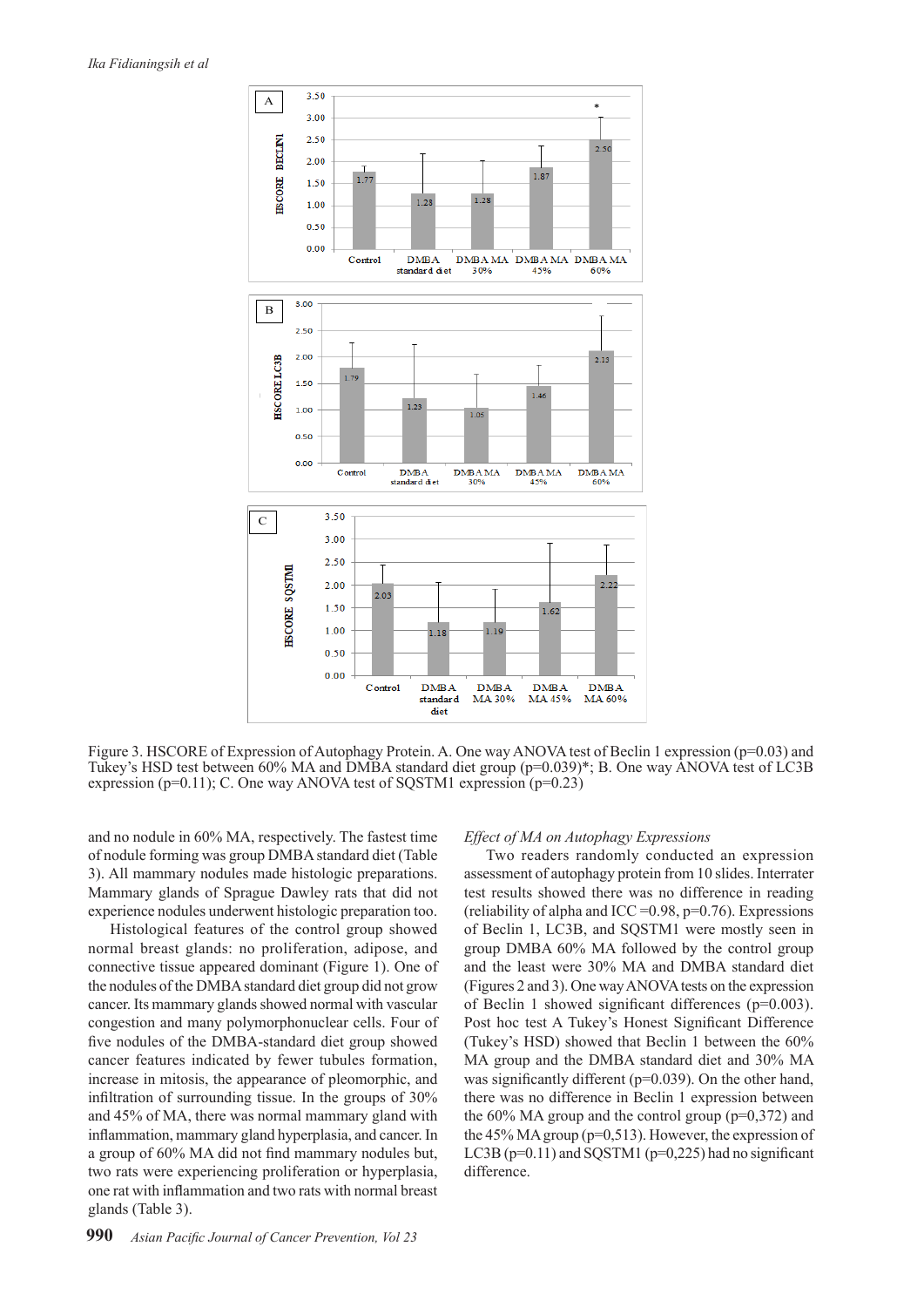### **Discussion**

The groups of MA diet ate a decreasing amount of feed compared to standard feed in the early weeks of treatment but their body weight did not have a difference from the standard feed. It means MA administration in the diet does not interfere with the Sprague Dawley rats' growth. MA in this research does not cause a decrease in body weight, because the test animals are in their time of growth. It is because MA contains fiber that causes slowing of digestion and gives more prolonged satiety (Nugraheni et al., 2020). At the last treatment, the bodyweight of the group 60% MA did not differ from the healthy control group, while group 30% and 45% MA started to experience a decrease similar to the DMBA standard diet group. Previous research showed that DMBA administration often causes bodyweight decrease (Kusnul et al., 2019; Rojas-Armas et al., 2020). It indicates that the DMBA induces organ toxicity such as the liver through an oxidative stress mechanism (Arora et al., 2014). DMBA increases the amount of granulocytes and decreases the amount of erythrocytes (Al-Asady et al., 2020). It also increases inflammation (Gasparoto et al., 2014) and declines immunity (Miyata et al., 2001). In groups DMBA 30% and 45% MA, some rats have cancer which causes their appetites to drop so that their body weights decline.

The risk factors of breast cancer can be caused by lifestyle such as dietary habits (World-Cancer-Research Fund, 2017). World Cancer Research Fund Network recommends types of food that contain high fiber and swapping main foods with tubers such as cassava, yam, and potatoes to prevent cancer (WCRF, 2018). MA has the potential in becoming a swapping alternative for the main food because it contains complex carbohydrates with a low glycemic index, but the research of MA toward cancer prevention is still limited (Firoskhan and Muthuswamy, 2021). This research shows that MA dietary can prevent breast cancer. The number of nodules that appeared in the DMBA rat group fed the MA modified diet was less compared to the standard diet. The average weight and volume showed lighter and smaller nodules as well as the time of nodule appearance which was slower. MA contains both soluble and insoluble fiber. A high intake of soluble fiber can increase the production of normal flora and bacteria fermentation so that the production of short-chain fatty acids (SCFA) increases especially butyrate. Butyrate increases the integrity of colon epithelial cells and prevents mutation. Butyrate inhibits the proliferation of colon cancer cells by inducing inhibitors of CDK p21, inhibiting the expression of pro-metastatic genes like MMP. Butyrate can also cause apoptosis of DNA-damaged colonic epithelial cells (Zeng, 2014). MA has potential as an anticancer because consuming MA flour can increase the production of SCFA especially butyrate (Harmayani et al., 2011; Kumalasari et al., 2012). The previous research demonstrated that other types of tubers which also contain high fiber such as Dioscorea esculantaa, Dioscorea opposite, and Dioscorea rotundata, and Dioscorea zingiberensis can also inhibit the growth of breast cancer cells (Soetoko and Sumarno, 2012; Chan and Ng, 2013; Zhang et al., 2013).

Autophagy is very crucial for the cell homeostatic process if the cells are stressed. By autophagy, cells can organize damaged organelles as the result of a lesion to be reformed, so that the use of energy is more effective (Karsli-Uzunbas et al., 2014). Autophagy is needed when DNA damage occurs due to chemical aging, ROS, or oncogenesis. In the healing process it stimulates the cells to repair DNA to prevent genome instability (Eliopoulos et al., 2016). When the immune cells of both innate and adaptive do not decrease and can perform their function, it is expected that if cancer occurs, the immune cells can eliminate cancer properly (Zhang et al., 2016). This study showed that the administration of a 60% MA modification in food intake could induce the initiation of autophagy. It is shown from the increased expressions of Beclin1. However, effect of MA on the autophagy process has not been demonstrated as there is no difference in LC3B expression. Beclin1 is the domain of Bcl-2 homolog (BH3) that is an initiator for the autophagy process. Beclin 1 recruits key proteins of autophagy to form a pre-autophagy structure. The average of the Beclin expressions of the DMBA standard diet group had the lowest compared to those given 60% MA in which many breast gland cells were normal. Breast and ovarium cancer can lose 40-70% of Beclin1 causing a decline in the genes expression which is related to a bad prognosis (Marquez and Xu, 2012).

LC3B is one of the main components of the autophagosome membrane and is a marker for autophagy activity (Koukourakis et al., 2015). There is a contradiction about LC3B expression toward cancer. A meta-analysis study showed that increased LC3B expression is related to a bad prognosis of breast cancer (He et al., 2014). Otherwise, administration of mangosteen to DMBA-induced mice can increase LC3B expression and skin cancer inhibition (Wang et al., 2017). In this study, SQSTM1 expression did not change after being given MA. SQSTM1/p62 is an adaptor protein involved in tumorigenesis. P62 that interacts with light chain 3 (LC3) can activate the line of NF-kB transduction signal so that it initiates the avoidance of apoptosis and stimulates carcinogenesis (Katsuragi et al., 2015). High expression of p62 relates to the poor prognosis of patients with triple-negative breast cancer (Luo et al., 2013). However, other researchers showed that p62 is a gene tumor suppressor. Losing p62 expression causes progressivity of prostate cancer (Huang et al., 2018).

MA diet has the potential in inhibiting cancer growth since it contains antioxidants as phytochemical substances (Ruba and Mohan, 2013; Nishaa et al., 2013). Antioxidants such as phenols, flavonoids, and alkaloids are known to have mechanisms that are involved in anti-cancer agency. These phytochemicals have been observed to have a role in inhibiting inflammation since they affect expressions of cytochrome c oxidase subunit 2 (COXII), tumor necrosis factor-alpha (TNF $\alpha$ ), and necrosis factor kappa beta (NFkB). They inhibit the cancer cell growth indicated by the decrease of expressions of EGFR, P13K, cyclin D1, and increased apoptosis (Iqbal et al., 2017). Flavonoids have also been widely studied and can induce autophagy and prevent various diseases. However, the effect of flavonoids plays a different role in various cancer cells as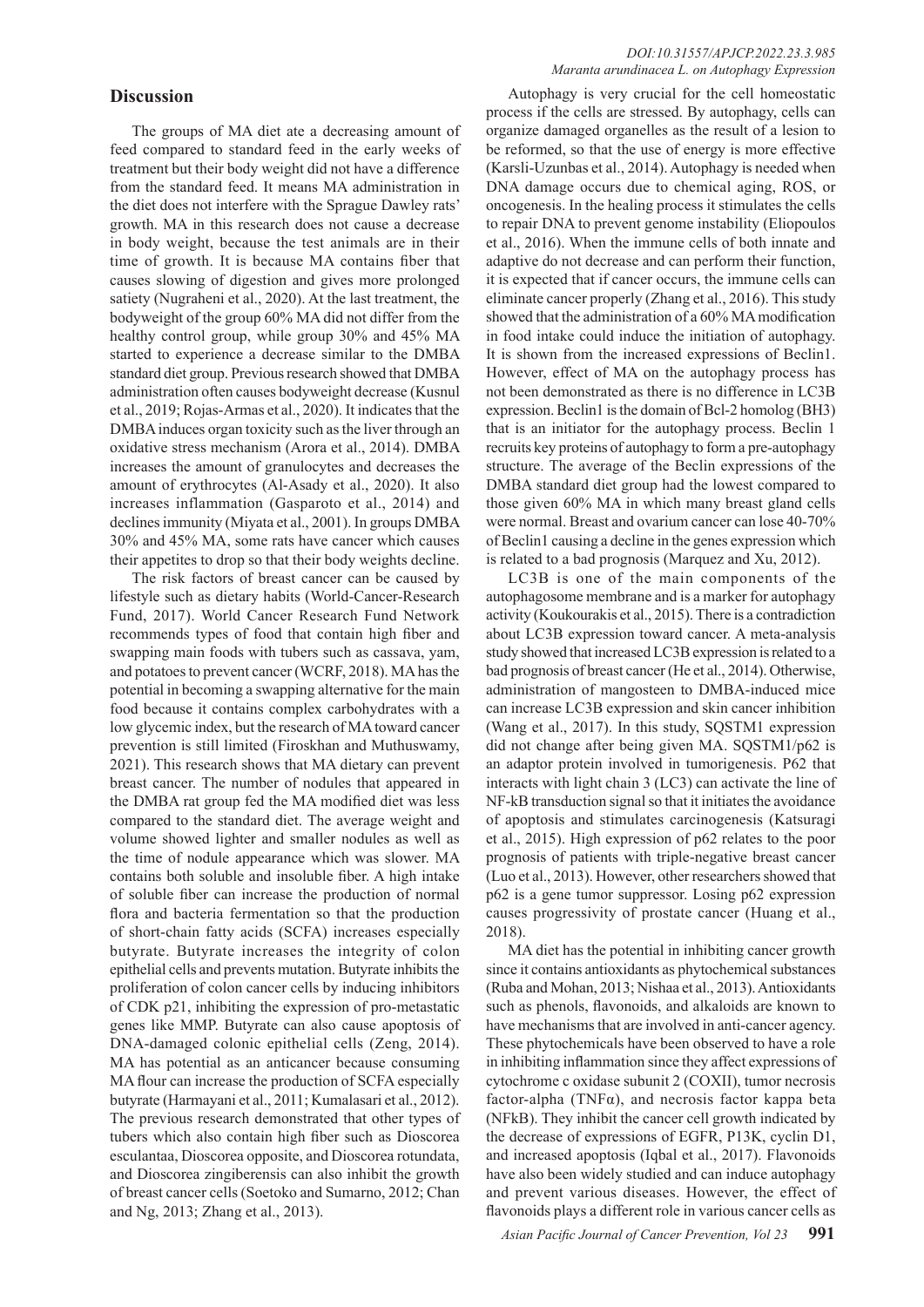#### *Ika Fidianingsih et al*

both inhibitors and inducers of autophagy. In addition, it increases the chemosensitivity of tumor cells and tumor cells' death that are resistant to drugs (Yan et al., 2018; Pang et al., 2021). In conclusion, the present study shows that the MA diet has been proven in reducing mammary cancer risk in rats. Dietary MA acts as an anti-proliferative agent by inducing of Beclin 1. This study highlights the potential of MA as a chemopreventive agent against breast cancer.

# **Author Contribution Statement**

IF, TA, SW, SH, SS contributed to the planning, research, and writing of this article.

# **Acknowledgements**

#### *General*

Researchers would like to thank Rena, Angkit, and Marno who helped in conducting this research.

#### *Funding Statement*

Part of this study was supported by a grant from the Directorate of Research and Community Services of Universitas Islam Indonesia (DPPM UII). *Approval*

This research is part of the thesis and had approved by the doctoral program, Faculty of Medicine, Public Health and Nursing, Universitas Gadjah Mada.

#### *Ethical Declaration*

This study was approved by the ethics committee of the Faculty of Medicine, Public Health and Nursing, Universitas Gadjah Mada.

#### *Conflict of Interest*

No conflict of interest.

# **References**

- Al-Asady AM, Ghaleb NK, Alnasrawi AMJ, Alhamed TA (2020). Effect of carcinogenic substance (7,12 dimethylbenz [a] anthracene (dmba)) on tissue, hematology character and enzyme activity in rat. *Indian J Forensic Med Toxicol*, **14**, 1172–6.
- Anna LK (2016). Ada Riwayat Kanker Payudara di Keluarga, Perlukah Tes Genetik? Kompas.
- Anwar SL, Tampubolon G, Van Hemelrijck M, et al (2018). Determinants of cancer screening awareness and participation among Indonesian women. *BMC Cancer*, **18**, 1–11.
- Arora R, Bhushan S, Kumar R, et al. (2014). Hepatic dysfunction induced by 7, 12- Dimethylbenz( α)anthracene and its obviation with erucin using enzymatic and histological changes as indicators. *PLoS One*, **9**, 1–12.
- Bray F, Ferlay J, Soerjomataram I, et al (2018). Global cancer statistics 2018: GLOBOCAN estimates of incidence and mortality worldwide for 36 cancers in 185 countries. *CA Cancer J Clin*, **68**, 394–424.
- Chan YS, Ng TB (2013). A Lectin with highly potent inhibitory activity toward breast cancer cells from edible tubers of dioscorea opposita cv. Nagaimo. *PLoS One*, **8**, e54212.
- Chang S-C, Ziegler RG, Dunn B, et al (2006). Association of energy intake and energy balance with postmenopausal

breast cancer in the prostate, lung, colorectal, and ovarian cancer screening trial. *Cancer Epidemiol Biomarkers Prev*, **15**, 334–41.

- Charan J, Biswas T (2013). How to calculate sample size for different study designs in medical research?. *Indian J Psychol Med*, **35**, 121.
- Chen Y, Ling L, Su G, et al (2016). Effect of intermittent versus chronic calorie restriction on tumor incidence: A Systematic Review and Meta-Analysis of Animal Studies. *Sci Rep*, **6**, 1–11.

Depkes (2016). Info Datin Bulan Peduli Kanker Payudara 2016.

- Dobbins M, Decorby K, Choi BCK (2013). The association between obesity and cancer risk: A Meta-Analysis of Observational Studies from 1985 to 2011. *ISRN Prev Med*, **2013**, 1–16.
- Eliopoulos AG, Havaki S, Gorgoulis VG (2016). DNA damage response and autophagy: A meaningful partnership. *Front Genet*, **7**, 1–13.
- Firoskhan N, Muthuswamy R (2021). Review on Maranta arundinacea L. (Marantacea) International Journal of Pharmacognosy and Pharmaceutical Research. *Int J Pharmacogn Pharm Res Genus*, **3**, 1–4.
- Gasparoto TH, De Oliveira CE, De Freitas LT, et al (2014). Inflammasome activation is critical to the protective immune response during chemically induced squamous cell carcinoma. *PLoS One*, **9**, 1–10.
- Germeyer A, Savaris RF, Jauckus J, Lessey B (2014). Endometrial beta3 Integrin profile reflects endometrial receptivity defects in women with unexplained recurrent pregnancy loss. *Reprod Biol Endocrinol*, **12**, 53.
- Gouel C, Guimbard H (2017). Nutrition transition and structure of global food demand. Paris.
- Harmayani E, Kumalasari DI, Marsono Y (2011). Effect of arrowroot (Maranta arundinacea L.) diet on the selected bacterial population and chemical properties of caecal digesta of Sprague Dawley rats. *Int Res J Microbiol*, **2**, 278–84.
- He Y, Zhao X, Subahan NR, et al (2014). The prognostic value of autophagy-related markers beclin-1 and microtubuleassociated protein light chain 3B in cancers: a systematic review and meta-analysis. *Tumor Biol*, **35**, 7317–26.
- Huang J, Duran A, Reina-Campos M, et al (2018). Adipocyte p62/SQSTM1 suppresses tumorigenesis through opposite regulations of metabolism in adipose tissue and tumor. *Cancer Cell*, **33**, 770-84.e6.
- Iqbal J, Abbasi BA, Mahmood T, et al (2017). Plant-derived anticancer agents: A green anticancer approach. *Asian Pac J Trop Biomed*, **7**, 1129–50.
- Jiang W, Zhu Z, Thompson HJ (2008). Dietary energy restriction modulates the activity of AMPK, Akt, and mTOR in mammary carcinomas, mammary gland, and liver. *Cancer Res*, **68**, 5492–9.
- Karsli-Uzunbas G, Guo JY, Price S, et al. (2014). Autophagy is required for Glucose homeostasis and lung tumor maintenance. *Cancer Discov*, **4**, 914–27.
- Katsuragi Y, Ichimura Y, Komatsu M (2015). P62/SQSTM1 functions as a signaling hub and an autophagy adaptor. *FEBS J*, **282**, 4672–8.
- Klionsky DJ, Klionsky DJ, Abdelmohsen K, et al (2016). Guidelines for the use and interpretation of assays for monitoring autophagy (3rd edition). *Autophagy*, **12**, 1–222.
- Kopeina GS, Senichkin VV, Zhivotovsky B (2016). Caloric restriction - A promising anti-cancer approach: From molecular mechanisms to clinical trials. *Biochim Biophys Acta*, **1867**, 29–41.
- Koukourakis MI, Kalamida D, Giatromanolaki A, et al (2015). Autophagosome proteins LC3A, LC3B and LC3C have